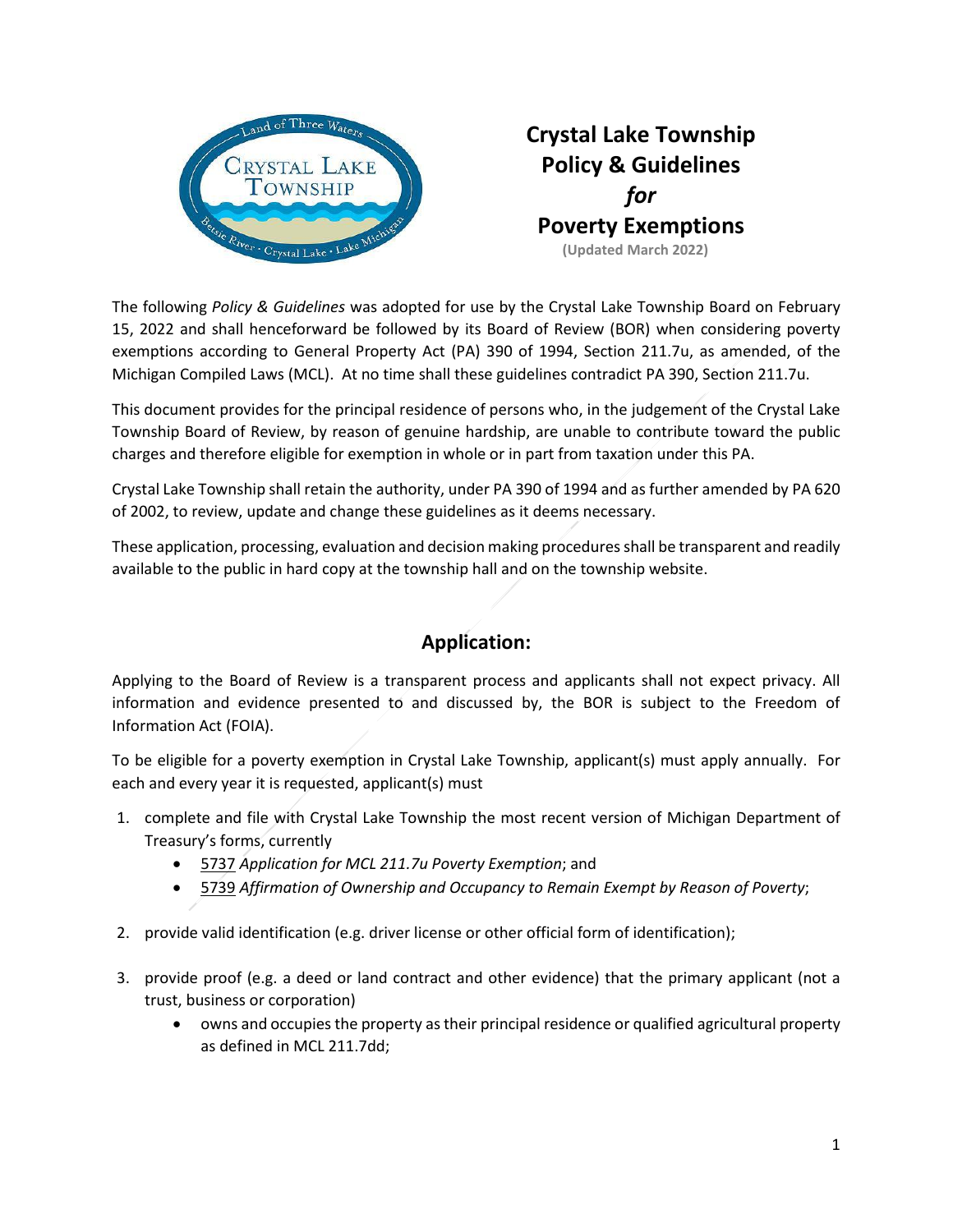- satisfies all requirements of a Principal Residence Exemption [PA 390 of 1994 and State Tax Commission Bulletin No. 5 of 1995] by supplying the previous years' Michigan Homestead Property Tax Credits Form MI 1040 CR, IF filed;
- 4. provide Federal and State of Michigan income tax returns for the current or immediately preceding year in which taxes may be exempted, as the BOR requests, including supporting schedules and any property credits, for all persons residing in the principal residence of property OR if the applicant/owner and/or occupants did not file Federal or State Tax Returns, submit Michigan Department of Treasury Form 4988, "Poverty Exempt Affidavit" (used by applicants who are not required to file federal and state income tax returns);
- 5. submit all forms and all required documentation to Crystal Lake Township on or after January 1 but before the day prior to the last day of the December Board of Review during the year in which the application for exemption is requested; however, for optimal timing, applicant shall apply in time for the March BOR so that if exemption is granted the tax liability is corrected sooner than later, or if application is deferred there are two more BOR sessions for it to be considered.

## **Processing Application:**

Once an application is completed and returned to the township, together with the packet containing accompanying required paperwork, all shall be submitted to the BOR to be considered at an official appeals session. Meetings of the BOR shall be held in compliance with the Michigan Open Meetings Act (OMA). Therefore, by law, members of the public may observe meetings, and all information involved with the processing of applications is open to public scrutiny.

Poverty Exemptions applications can be heard at the March, July, or December BOR. There can only be one BOR decision made during a single year. [For example: if an application is denied at the March BOR, it may not be heard by the July or December BOR during the same calendar year. However, if the decision is deferred, neither granted nor denied, another application may be submitted within the same year.]

The BOR will review the application, supporting documents and testimony to see if all the information has been supplied, and then continue the review to determine whether both income standards and asset limits have been met.

Applicants do not always have the resources or funds to offer written documents as evidence, although CLT may assist in defraying costs. There is nothing wrong with the BOR listening and giving credibility to verbal testimony when warranted.

The BOR may wish to ask the applicant for any additional information or clarification, pertaining only directly to the situation, as it deems necessary. Applicant(s) or their designated legal representative(s) shall be prepared but not required to appear in person to answer questions regarding their financial affairs, status of people living in the household, and any other topic directly relevant to the exemption request. Likewise, the BOR, as is its prerogative, may wish to observe or visit the property with owner permission, always staying on the exterior of any structures and only to glean information as it relates directly to the evaluation process.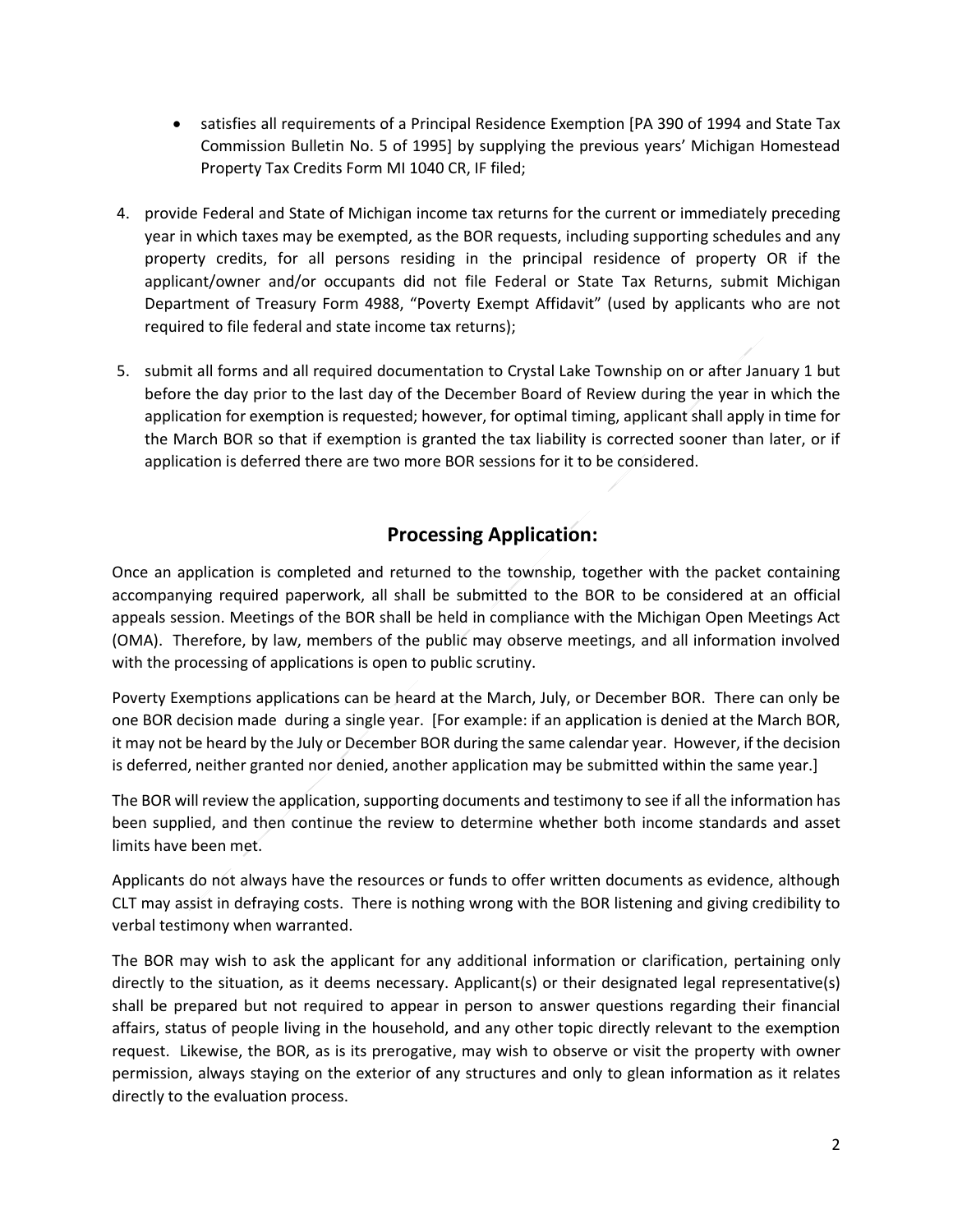All applications shall be evaluated based on data submitted, testimony taken from the petitioner, observations, and any information gathered from any other source the BOR may deem relevant.

All information gathered is subject to verification to the best of the BOR's ability. Applicant/application may be investigated within reason in order to verify information submitted or statements made. After granting an exemption, any successful applicant may yet be subject to investigation submitted or statements made to the BOR or Assessor specifically concerning the claim of poverty. The verification process could also be used to determine future ineligibility.

The BOR shall either approve an exemption percentage, defer a decision, or deny altogether the request for a poverty exemption. The BOR shall consistently adhere to this policy and these guidelines, and shall not deviate from them. The same standard shall apply to each claimant for the same assessment year. CLT reserves the prerogative to update these guidelines with every new calendar year.

## **Evaluation Procedure:**

First and foremost, the BOR shall review all documents and be satisfied with both the quality overview and accuracy of the information submitted, including expenses, income, salable assets and other factors.

Ultimately, the BOR shall determine whether a full (100%) or partial (50% or 25%) tax exemption is awarded, or if no tax exemption shall be granted for the previous assessment year. In more detail, the following shall comprise the tests' criteria.

1. **Income Test**: Between the applicant's tax return(s) and their current, up-to-date income list(s) as they accompany the State of Michigan's Form 5737, *Application for MCL 211.7u Poverty Exemption*, the BOR will ascertain total income by considering combined income sources for applicant and each additional household member.

**Income considered shall include** but not be limited to

- a. money, wages and salaries before any deductions;
- b. regular contributions from persons not living in the residence;
- c. net receipts from non-farm or farm self-employment (e.g. receipts from a person's own business, professional enterprise or partnership, after business expense deductions);
- d. regular payments from social security, railroad retirement, unemployment, worker's compensation, veteran's payments, public assistance, supplemental security income (SSI);
- e. alimony, child support, and military family allotments;
- f. private and government employee retirement and disability pensions payments;
- g. regular insurance or an annuity payments;
- h. college or university scholarships, grants, assistantships or fellowships;
- i. dividends and interest, net income from royalties, rentals, estates, trusts, lottery or gambling winnings (periodic or not);
- j. proceeds of sale, dividends or withdrawals from stock, bonds, IRA's, mutual funds;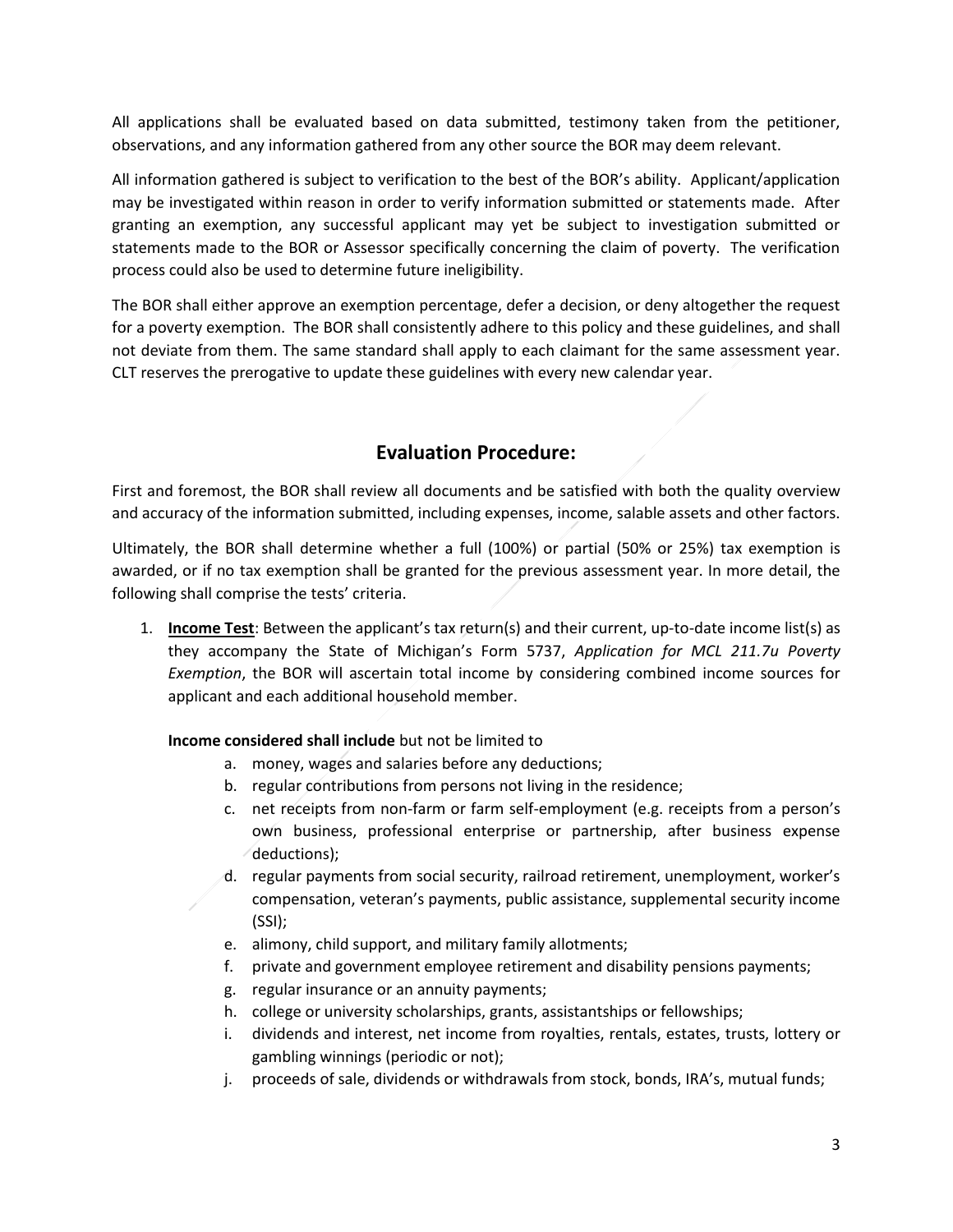k. distributions from partnerships, limited liability companies or corporations (whether or not taxable.)

**Income shall exclude** but not be limited to

- a. withdrawals of bank deposits;
- b. borrowed money;
- c. income tax refunds;
- d. one time payouts from insurance companies;
- e. losses, such as capital losses or business losses;
- f. gifts or inheritances, unless the purpose of such as determined by the BOR is to assist in the support of the applicant or members of the household; and/or
- g. the Michigan Homestead Property Tax Credit.

**To qualify for a 100% exemption,** the total of the combined income from all sources of the applicant and each member of the applicant's household shall not exceed the applicable Federal Income Standards for the previous year in which the exemption is filed. **To qualify for a 50% exemption**, the total combine income from all sources for all household members shall not exceed 125% of the applicable Federal Poverty Income Standards. T**o qualify for a 25% exemption,** the total shall not exceed 150% of the applicable Federal Poverty Income Standards.

2. **Asset Test**: If the applicant and all household members' combined total income levels meet requirements of the income test, all applicants must further qualify based on the combined value of their listed to-date assets. The applicant(s) must list all assets, separately from filling out Form 5737. The BOR shall then evaluate the list. The purpose of the asset test is to determine the resources available (e.g. cash accounts, cash equivalents) and/or fixed assets (i.e. objects of value or other property) which could be used in lieu of income or converted to pay property taxes in the year the poverty exemption is filed. These guidelines state a maximum total dollar amount; the combined value of all assets cannot exceed that total dollar amount. For purposes of BOR evaluation, the asset list shall

> A) not include, because they shall not be considered disposable, the essentials for living for applicant and household members, specifically

- $\rightarrow$  the value of the principal residence, along with any contiguous residential land;
- all personal property essentials such as furniture, appliances located therein; and
- any claim to tribal lands.

B) include items of worth that may or may not be deemed disposable, such as, but not limited to

- a) a primary vehicle for basic transportation, necessary for earning a living, and/or specifically outfitted to accommodate a disability;
- b) a computer and/or other electronics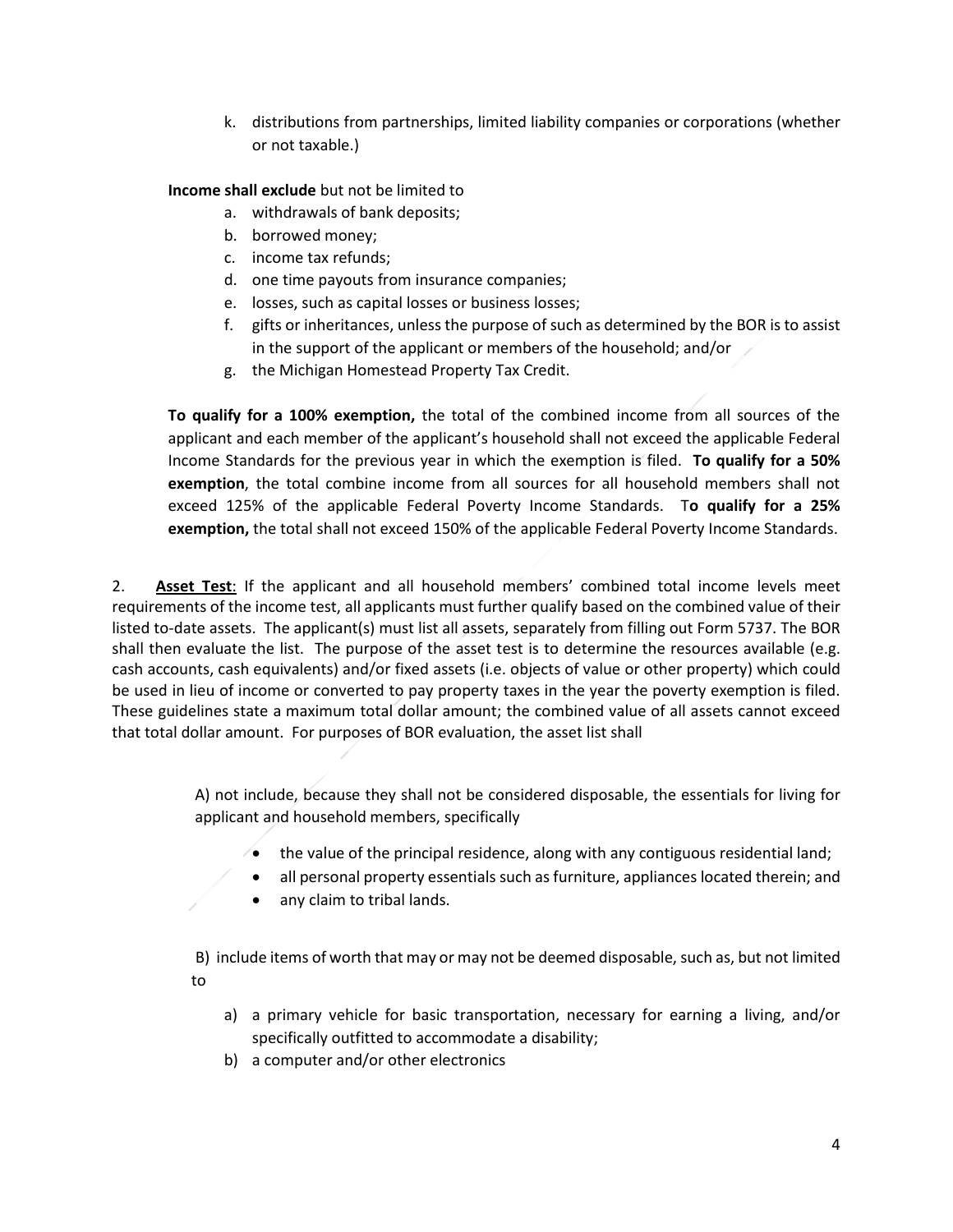- c) banked cash or cash equivalent not to exceed \$1400 for the applicant, up to \$900 for each of the additional occupants, and not to exceed \$5,000 for the entire household (\*);
- d) any tools, structures, equipment and appropriate vehicle(s) used in current or pursuit of gainful or expanded employment;
- e) more than a minimum "footprint" for the home; and
- f) federal or state non-cash benefits programs and certain tax credits (e.g. Medicare, Medicaid, Meals On Wheels, Elder Prescription Insurance Coverage, Home Heating Credits, food stamps and school breakfast and lunches programs.)

C) include all else that is considered disposable in the household and on the property such as, but not limited to all revenue, all non-revenue producing assets, and any salable property possibly converted to cash. Examples are:

- a) any cash, coinage and bank accounts above considered amount  $(*)$ ;
- b) stock, bonds, IRA's, life insurance, mutual funds;
- c) money received from the sale of property (e.g. a house, car or equipment)
- d) motorized vehicles (e.g. non-essential autos and trucks, recreational boats, ATV's, RV's, snowmobiles, motorcycles);
- e) non-motorized vehicles and objects (e.g. recreational boats, campers, trailers);
- f) miscellaneous equipment, apparatus or valuable personal property;
- g) electronics not associated with modern necessary computer usage (e.g. T.Vs, gaming)
- h) jewelry, antiques, artwork and other valuable items;
- i) non-contiguous land parcel, a second home or other buildings/structures
- j) specialized collections (e.g. coin, vehicle, stamp);
- k) gifts, loans, lump-sum inheritances and one-time insurance payments;
- l) vehicle, food or housing or other commodities received in lieu of wages;
- m) the value of food and fuel produced and consumed on farms;

**To qualify for any exemption**, in addition to a qualified income level, the total value of all additional assets (amount of cash, fixed assets or other property) that could be used or converted to cash for use in payment of property taxes shall not to exceed \$6000 for the claimant for the owner(s) and \$1500 for every additional household member, not to exceed a total of \$12,500.

### **Decisions:**

The Crystal Lake Board of Review has jurisdiction over the granting of property tax relief due to financial hardship. The BOR shall take this task seriously and shall attempt to provide tax relief to all deserving property owners within the township.

All decisions shall be based on evidence and testimony, and shall be based on fact, not opinion or feelings.